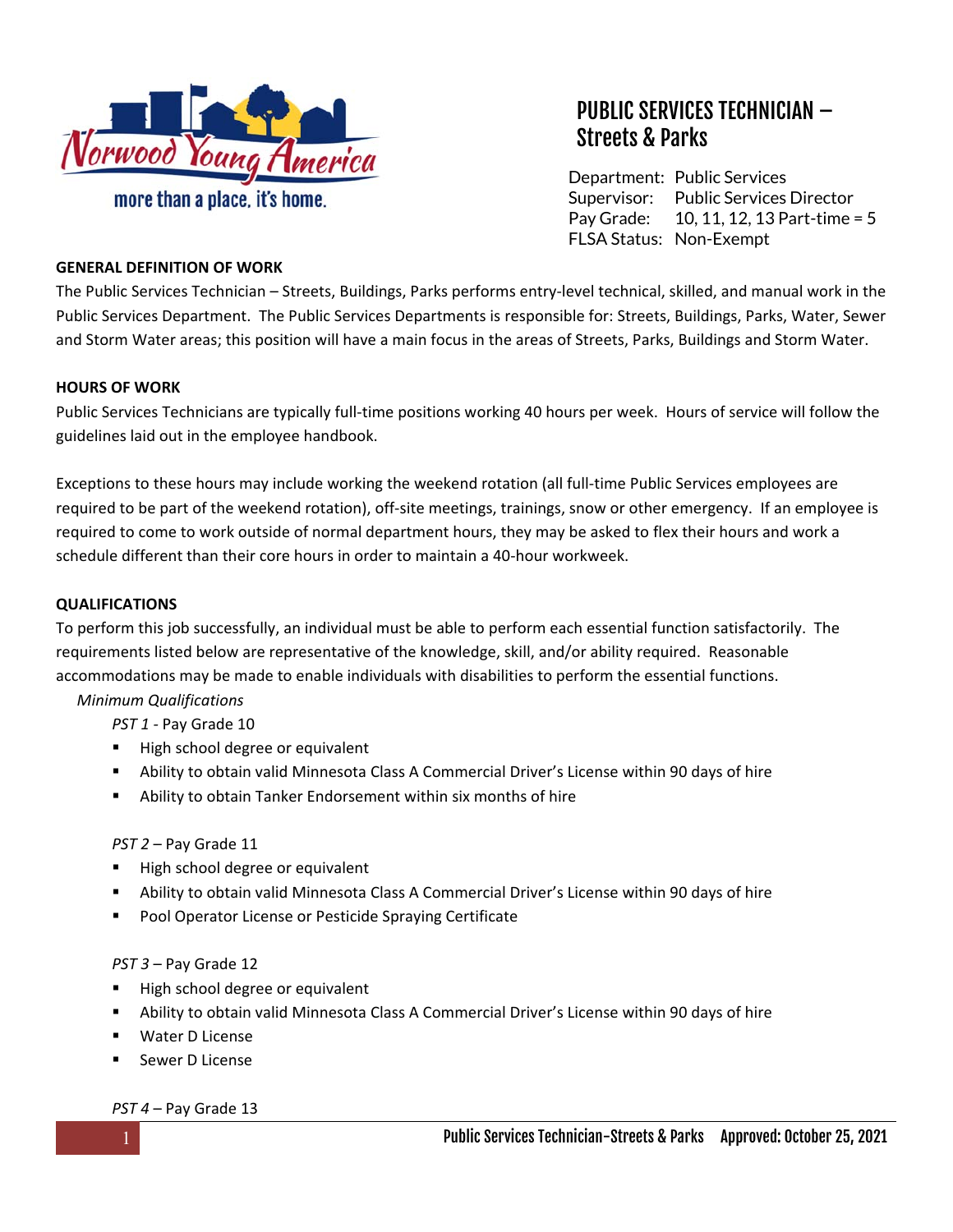- High school degree or equivalent
- Ability to obtain valid Minnesota Class A Commercial Driver's License within 90 days of hire
- Water C License
- **Sewer C License**

## *Desired Qualifications*

- Valid Minnesota Class A Commercial Driver's License
- **Previous experience as a Public Service Technician**
- Mechanical aptitude

## **ESSENTIAL FUNCTIONS**

- *Operates heavy and light equipment:* operates equipment such as truck, payloader, aerial lift truck, snow plow, skid steer, ATV, dump truck, tractor, backhoe, lawnmower; inspects and performs basic preventive maintenance on equipment
- Maintain city streets: patching and crack filling; cleaning and repairing storm sewers; curb and gutter maintenance; plowing and removal of snow; controlling ice conditions on streets, mowing and trimming ditches
- *Maintain city parks and rental units:* lawn mowing and trimming; weed spraying; planting and maintaining trees and/or flowers; manage turf and city fields; maintain pool; maintain city compost site to include emptying and hauling recyclables; building maintenance and cleaning (may include basic plumbing and electrical work, carpenter and painting);
- *May be required to assist with maintenance of City Water and Sewer*
- *Performs other duties and responsibilities as assigned by the Public Service Director or his designee*

# **KNOWLEDGE, SKILLS AND ABILITIES**

The Public Services Technician Lead in Streets and Parks must be able to lead the Public Services Streets and Parks Department in establishing and maintaining effective and positive working relationships with the residents of Norwood Young America, co‐workers, vendors and contractors. The ability to motivate and direct others through written and oral communication is essential. They must have excellent time management skills along with the ability to maintain records of inspections, material used and time usage.

A Public Service Lead in Streets and Parks must have experience and knowledge of the following: principles, practices, and procedures used in maintenance and repair of streets, parks, buildings, hazardous waste regulations, and traffic laws. This person must be able to analyze situations and determine appropriate action and to respond quickly and appropriately to emergency situations.

All positions within the City require the ability to: present a positive and professional image to co‐workers and the public and to communicate effectively orally and in writing, understand and apply state and federal laws, City ordinances and policies, safety laws and OSHA standards, and attend trainings to update knowledge and maintain required licenses.

# **PHYSICAL REQUIREMENTS**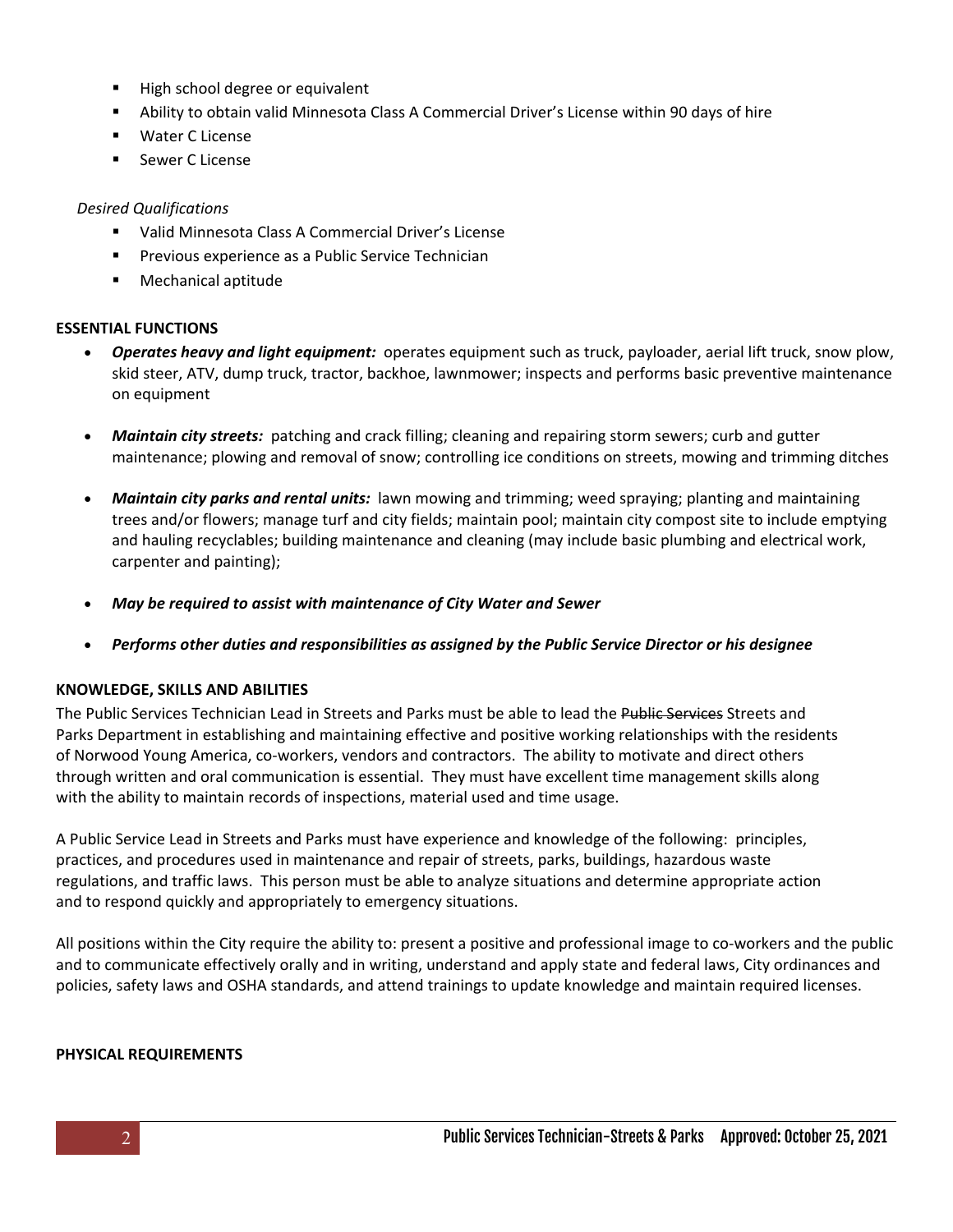The physical demands described here are representative of those that must be met by a Public Service Technician to successfully perform the essential functions of this job. Reasonable accommodations may be made to enable individuals with disabilities to perform the essential functions.

- This work requires the regular exertion of up to 25 pounds of force and occasional lifting and/or carrying up to 75 pounds.
- Regularly requires sitting and speaking or hearing, frequently requires standing, using hands to finger, handle or feel, reaching with hands and arms, pushing or pulling, lifting and repetitive motions
- **Decasionally requires walking, climbing or balancing, stooping, kneeling, crouching or crawling, tasting or** smelling
- Standard vision requirements
- Vocal communication is required for expressing or exchanging ideas by means of the spoken word and conveying detailed or important instructions to others accurately, loudly or quickly
- **Hearing is required to perceive information at normal spoken word levels**
- Preparing and analyzing written or computer data, visual inspection involving small defects and/or small parts, using of measuring devices, assembly or fabrication of parts within arm's length
- Operating machines, operating motor vehicles or equipment and observing general surroundings and activities.
- Frequent exposure to outdoor weather conditions.
- Frequently requires working near moving mechanical parts and occasionally requires wet, humid conditions (non‐weather), working in high, precarious places, exposure to fumes or airborne particles, exposure to toxic or caustic chemicals, exposure to the risk of electrical shock, exposure to vibration and wearing a self‐contained breathing apparatus; work is generally in a loud noise location.

## **CONDITIONS OF EMPLOYMENT**

Satisfactory completion of a background examination and other pre-employment requirements as identified in the City's Employee Handbook.All employees must comply with appropriate local, state, and federal safety rules, regulations, and statutes. All employees must comply with organizational and departmental policies.

The duties listed above are intended only as illustrations of the various types of work that may be performed. The omission of specific statements of duties does not exclude them from the position if the work is similar, related or a logical assignment to the position.

This job description does not constitute an employment agreement between the City and the employee and is subject to change by the City as the needs of the City and requirements of the job change.